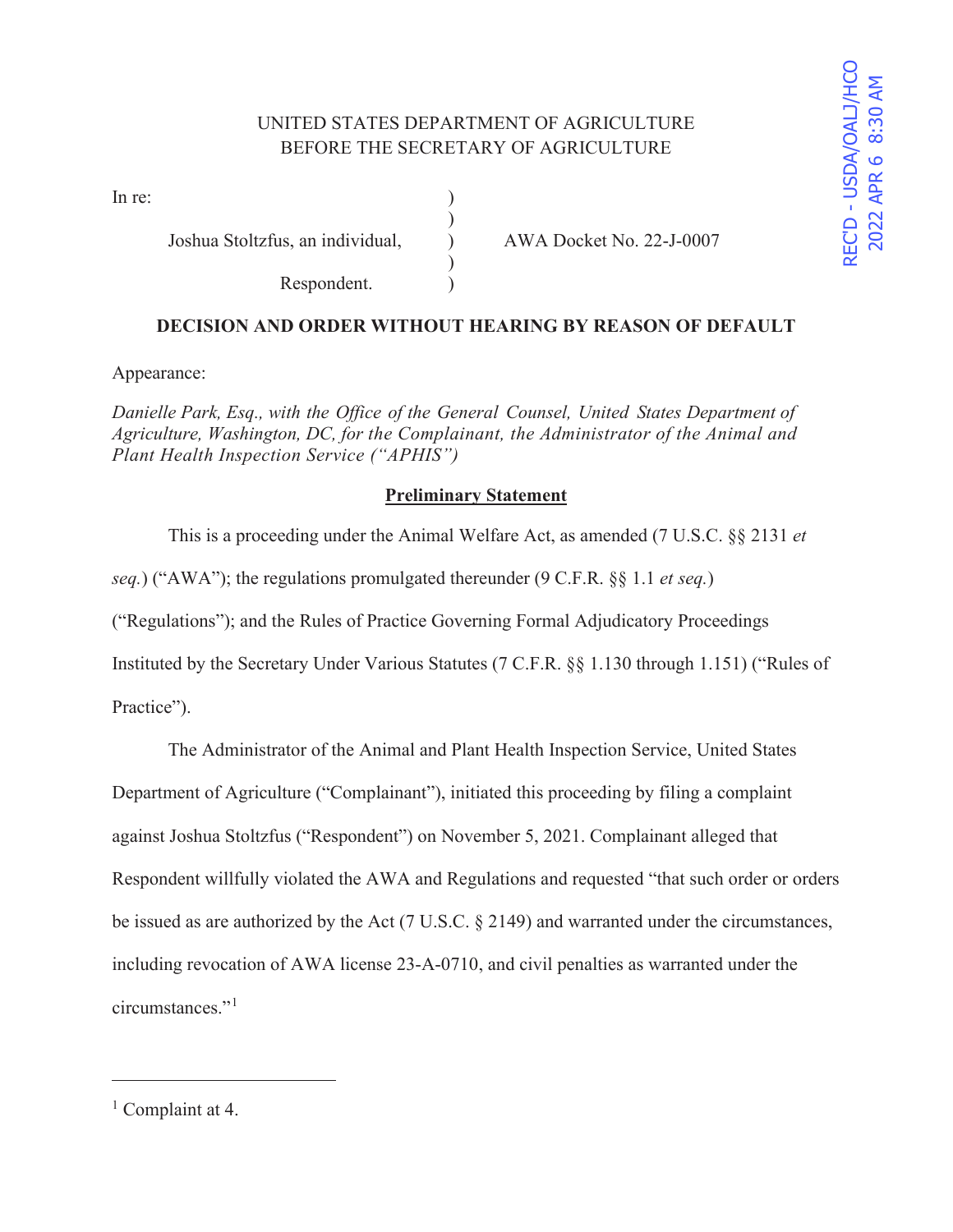Respondent was duly served with a copy of the Complaint and did not file an answer within the twenty-day period as prescribed by section 1.136 of the Rules of Practice (7 C.F.R. §  $1.136$ ).<sup>2</sup>

On February 15, 2022, Complainant filed a proposed default decision and order

("Proposed Decision") and motion for adoption thereof ("Motion for Default") pursuant to

section 1.139 of the Rules of Practice (7 C.F.R. § 1.139). Complainant now seeks an "order

revoking Respondent's license and assessing Respondent a total of forty thousand dollars

 $($40,000)$  civil penalties."<sup>3</sup>

Respondent failed to respond to the Show Cause Order and has not filed any objections to

Complainant's Motion for Default or Proposed Decision.<sup>4</sup>

Failure to file a timely answer or failure to deny or otherwise respond to allegations in the

<sup>&</sup>lt;sup>2</sup> United States Postal Service records reflect that the Complaint was sent to Respondent via certified mail and delivered on March 5, 2022. In accordance with the Rules of Practice, the Hearing Clerk re-mailed the Complaint to Respondent via ordinary mail on January 21, 2022. 7 C.F.R. § 1.147(c); *see* 7 C.F.R. § 1.132. Respondent had twenty days from the date of service to file a response. 7 C.F.R. § 1.136(a). Weekends and federal holidays shall be included in the count; however, if the due date falls on a Saturday, Sunday, or federal holiday, the last day for timely filing shall be the following work day. 7 C.F.R. § 1.147(h). In this case, Respondent's answer was due on or before February 10, 2022. Respondent has not filed an answer.

<sup>&</sup>lt;sup>3</sup> Motion for Default at 4.

<sup>&</sup>lt;sup>4</sup> United States Postal Service records reflect that Complainant's Motion for Default and Proposed Decision were sent to Respondent via certified mail and delivered on March 5, 2022. Respondent had twenty days from the date of service to file objections thereto. 7 C.F.R. § 1.139. Weekends and federal holidays shall be included in the count; however, if the due date falls on a Saturday, Sunday, or federal holiday, the last day for timely filing shall be the following work day. 7 C.F.R. § 1.147(h). In this case, Respondent's objections were due on or before March 25, 2022. Respondent has not filed any objections.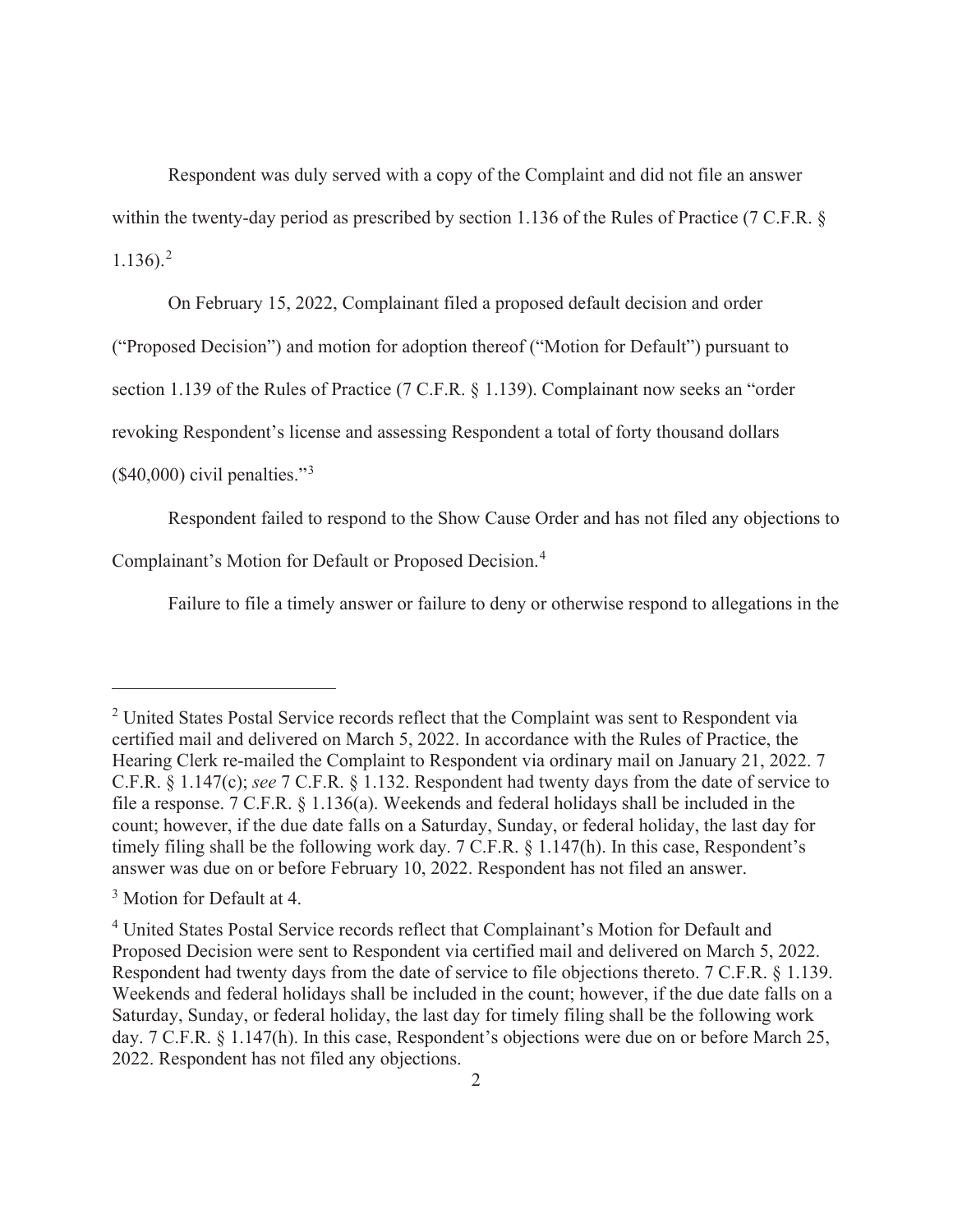Complaint shall be deemed, for purposes of this proceeding, an admission of the allegations in the Complaint, unless the parties have agreed to a consent decision.<sup>5</sup> Other than a consent decision, the Rules of Practice do not provide for exceptions to the regulatory consequences of an unfiled answer where, as in the present case, no meritorious objections have been filed.<sup>6</sup>

 As Respondent failed to answer the Complaint, and upon Complainant's motion for the issuance of a decision without hearing, this Decision and Order is issued without further procedure or hearing pursuant to section 1.139 of the Rules of Practice (7 C.F.R. § 1.139).

### **Findings of Fact**

- 1. Respondent Joshua Stoltzfus is an individual whose business address is 2871 Jacksonville Road, Bellefonte, Pennsylvania 16823. At all times material herein, Respondent was a breeder as that term is defined in the AWA and Regulations and held AWA license 23-A-0710 as an "individual." Respondent operated a rabbit and guinea pig breeding facility at the Bellefonte, Pennsylvania address.
- 2. On or about April 14, 2021, Respondent voluntarily terminated AWA license 23-A-0710.
- 3. On or about March 26, 2020, Respondent failed to establish and maintain a program of adequate veterinary care that included the availability of appropriate services and adequate guidance to personnel involved in the care and use of animals regarding euthanasia, in willful violation of the Regulations (9 C.F.R. § 2.40(b)(4)), and specifically, Respondent represented to an APHIS inspector that he had "euthanized" guinea pigs by blunt-force trauma.

 $57$  C.F.R. § 1.136(c).

<sup>6</sup> *See supra* note 4 and accompanying text.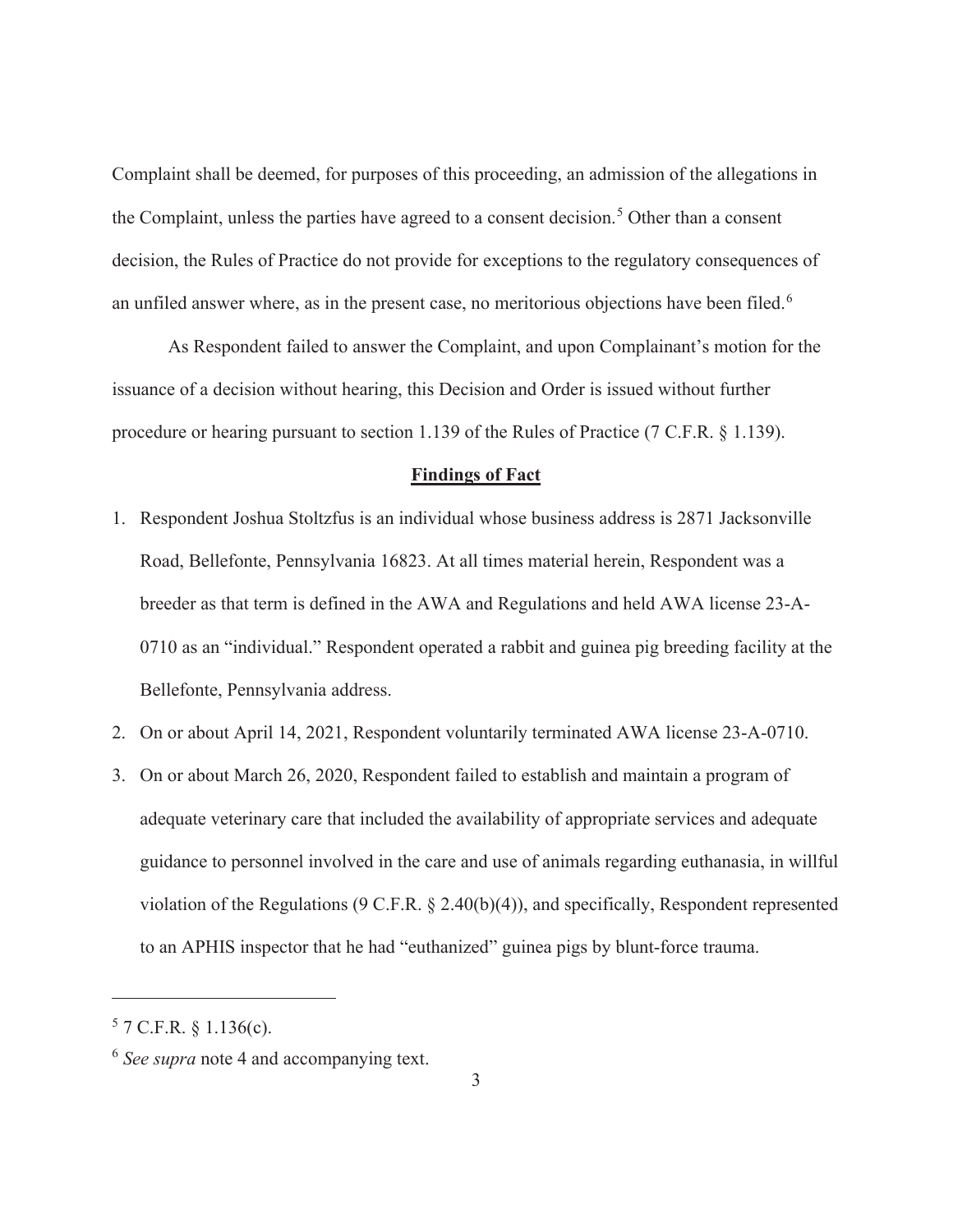- 4. On or about March 26, 2020, Respondent willfully violated the Regulations as specified below:
	- a. Respondent failed to make, keep, and maintain records or forms that fully and correctly disclose the disposition of guinea pigs, and specifically, Respondent's disposition records did not include the addresses of the persons to whom guinea pigs were sold or given.  $9 \text{ C.F.R.} \$   $2.75(b)(1)(iv)$ .
	- b. Respondent failed to make, keep, and maintain records or forms that fully and correctly disclose the number of animals held, owned, and acquired, including any offspring born of any animal while in his possession or under his control. Specifically, Respondent maintained records that included only adult animals and not weanling, or newborn animals.  $9 \text{ C.F.R.} \$  $8 \frac{2.75(b)(1)}{1}$ .
	- c. Respondent failed t make, keep, and maintain records or forms that fully and correctly disclose the number of animals transported, sold, euthanized, or otherwise disposed of. Specifically, Respondent failed to maintain records that fully and correctly disclose the number of animal deaths. 9 C.F.R. § 2.75(b)(1).
- 5. On or about March 26, 2020, Respondent willfully violated the Regulations (9 C.F.R. § 2.100(a)) by failing to meet the Standards as follows:
	- a. Respondent failed to keep primary enclosures of rabbits reasonably free of excreta, hair, and discarded food.  $9 \text{ C.F.R.}$  § 3.56(a)(1).
	- b. Respondent failed to keep premises clean and in good repair in order to protect animals from injury and to facilitate the prescribed husbandry practices set forth for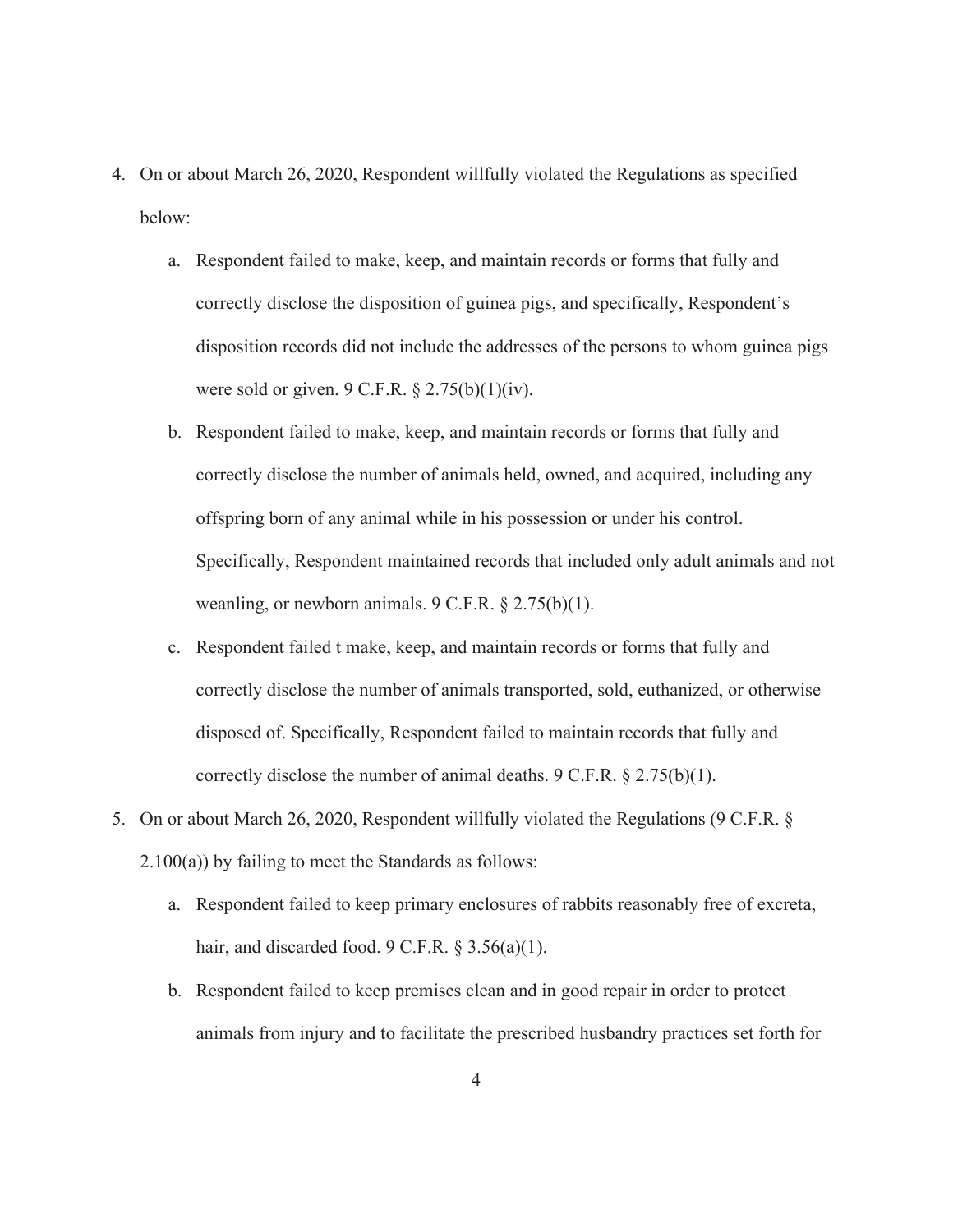rabbits in the Regulations. Specifically, Respondent maintained the premises such that there was an accumulation of dirt, grime, and debris on the wall behind the foodstorage bins and three rabbit enclosures. 9 C.F.R. § 3.56(c).

#### **Conclusions**

- 1. The Secretary of Agriculture has jurisdiction in this matter.
- 2. Respondent Joshua Stoltzfus violated sections 2.4(b)(4), 2.75(b)(1)(iv), 2.75(b)(1), 2.100(a), 3.56(a)(1), and 3.56(c) of the Regulations (9 C.F.R. §§ 2.40(b)(4), 2.75(b)(1)(iv), 2.75(b)(1), 2.100(a),  $3.56(a)(1)$ ,  $3.56(c)$ ).
- 3. Respondent is permanently disqualified from obtaining an AWA license.<sup>7</sup>

#### **ORDER**

- 1. Complainant's Motion for Default is GRANTED.
- 2. AWA license number 23-A-0710 is hereby revoked.
- 3. Respondent Joshua Stoltzfus is assessed a total of forty-thousand dollars (\$40,000) in civil penalties. Respondent shall send a certified check or money order for forty-thousand dollars (\$40,000), made payable to the U.S. Department of Agriculture, to USDA APHIS, P.O. Box 979043, St. Louis, Missouri 63197-9000 within thirty (30) days from the effective date of

<sup>&</sup>lt;sup>7</sup> *See infra* Order  $\P$  2; 9 C.F.R. § 2.11(a)(3) ("A license will not be issued to any applicant who... . [h]as had a license revoked[.]");*Splish Splash II, LLC*, 78 Agric. Dec. 46, 54 (U.S.D.A. 2019) ("Revocation of licensure is a permanent remedy that affords no opportunity for reinstatement."); *see also Kollman v. Vilsack*, No. 8:14-cv-123-T-23TGW, 2015 WL 1538149, at \*3 (M.D. Fla. Apr. 7, 2015) (upholding the Department's interpretation of "revoke" "to mean not only a permanent revocation but a prohibition against applying for another license").